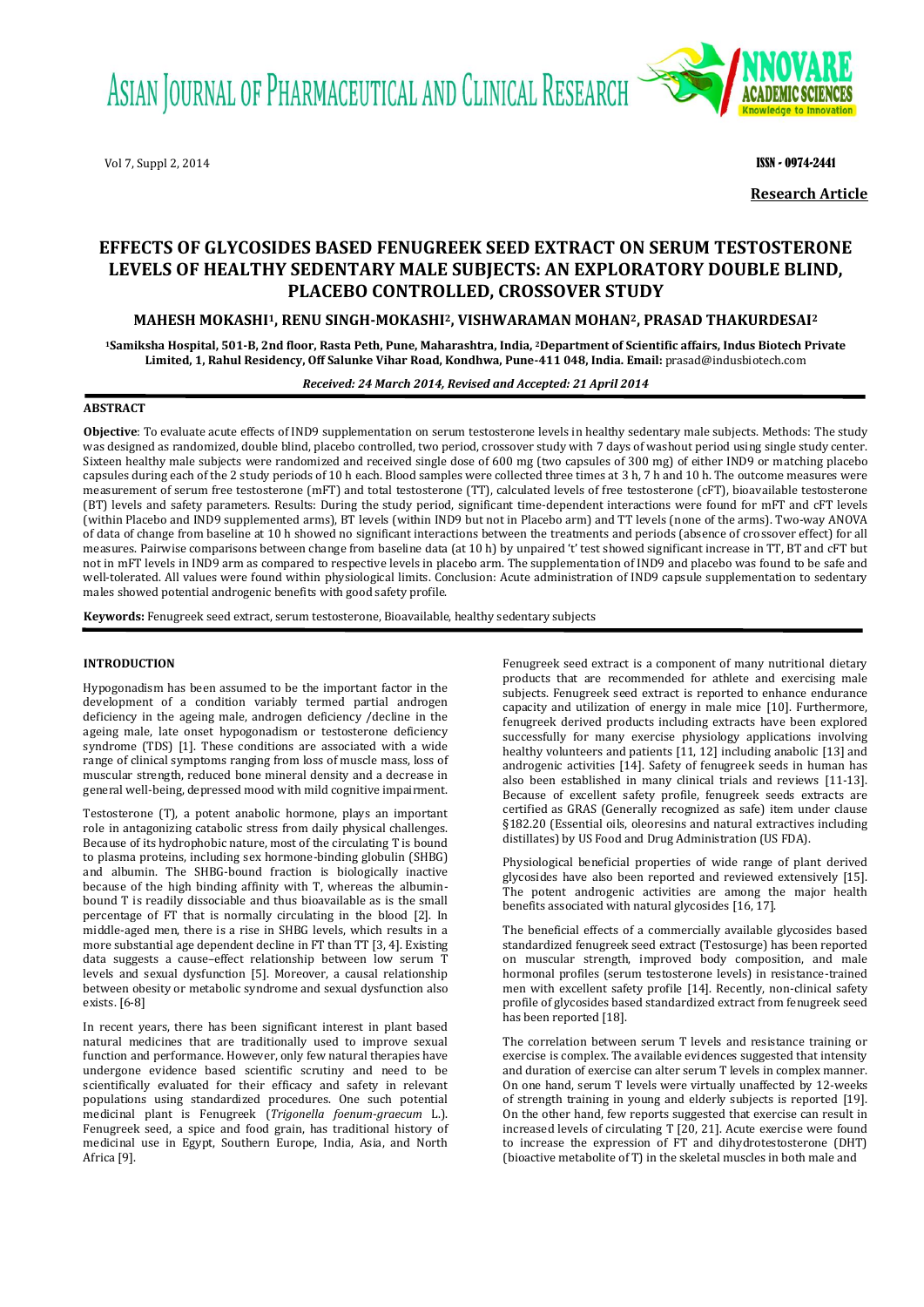females suggesting that exercise stimulates local bioactive androgen metabolism leading to differential T levels depending on exercise amount or duration [\[22\]](#page-4-4). Therefore, effects of bioactive compounds need to be evaluated separately in sedentary and exercising population. However, such study of glycosides based fenugreek seed extract in sedentary (non-exercising) male subjects is lacking. Therefore, it was thought worthwhile to explore potential of glycosides based standardized fenugreek seed extract (IND9) for its possible androgenic effects in healthy sedentary male subjects.

## **METHODS**

#### **Participants**

Sixteen healthy and non-exercising male subjects were enrolled in the study. Inclusion criteria consisted of healthy volunteers aged 18- 45 years with normal health status on the basis of clinical and laboratory examination and willing to sign the written informed consent form. Subjects were excluded on the basis of any condition which in the opinion of the investigator makes the subject unsuitable for inclusion, obvious medical disorder on the basis of medical history, physical examination reveals any abnormality, obvious male sexual dysfunction, known hypersensitivity to herbal drugs/nutritional supplement/ foods, subjects who is consuming/ has received any medication during last 30 days that can have impact on male sex hormones, chronic alcoholics, drug abusers and participation in any other clinical trial during last 30 days. The study protocol was assessed and approved by the Independent Human Ethics Committee

## **Experimental design**

This objective of the present study was to explore effects of acute (single dose) administration of IND9 supplementation on serum testosterone levels in sedentary male subjects. The study was performed as randomized, double blind, placebo controlled, two period (10 h each), crossover design with 7-days washout period using single study center (Samiksha Hospital, Pune). The overall design and conduct of the study in a form of flow-chart in Figure 1.



**Fig.1: Study Flowchart (CONSORT diagram)**

#### **Screening and randomization**

On day 0 of the study (i.e. period I), subjects were admitted to the site at 6.00 pm. Potential subjects were screened and requested to attend an information session. They were informed about the trial process and requested to provide consent for trial participation. This trial, being an exploratory study, no statistical method is applied to determine the sample size. A total of 16 healthy volunteers (on the basis of medical history and clinical examination) who met all inclusion and none of the exclusion criteria were included in the study. Demographic data, medical history, physical examination, vital signs and medications history (one month) were recorded in case report forms (CRFs) for consenting subjects.

Subjects were allocated a unique randomization number as per computer-generated randomization code which was available to investigator in case of serious adverse event (SAE) during the study. At time 8.00 pm (baseline), they were randomized to receive single dose of 600 mg (two capsules of 300 mg) in 1:1 ratio with 8 subjects each in IND9 or matching placebo supplementation arms. Subjects were not allowed to eat anything 1 h before and 2 h after consumption of the test supplementations.

#### **The supplementation**

After dispensing IND9 or matching placebo supplementations, baseline characteristics of subjects were recorded. Both IND9 and matching placebo products were enclosed in bottles containing capsules that were identical in appearance and individually coded. The IND9 and matching placebo (lactose, IP grade) capsules were manufactured and supplied by Indus Biotech Private Limited, Pune. Both IND9 and placebo were analyzed and complied with quality requirements related to microbial content and heavy metals.

#### **Outcome measures**

The primary efficacy outcome measures were serum free testosterone (directly measured (mFT) and calculated (cFT). The secondary (exploratory) efficacy outcome measures were measured serum total testosterone (TT), and calculated bioavailable testosterone (BT) levels at baseline (8.00 PM) and 3 h (11.00 PM), 7 h (3.00 AM) and 10 h (6.00 AM) after baseline. Calculation of cFT and BT was based on measurements of TT, SHBG and albumin assays in serum and applying the established formula [\[23\]](#page-4-5). The calculation was performed using website calculator of International Society for the Study of the Aging Male (ISSAM). The website (URL: http://www.issam.ch/freetesto.htm) uses the association constants  $(K<sub>SHBG</sub> = 1 X 10<sup>9</sup> L/mol$  and  $K<sub>albumin</sub> = 3.6 X 10<sup>4</sup> L/mol$  and considers average albumin concentrations equal to 4.3 g/dL in each sample.

Safety outcome measures such as vital signs and adverse events (AE). Subjects were asked to report at study center after 7 days of wash-out period (Period II). The procedure of period I was repeated with crossover supplementation schedule (reversed sequence of supplementation).

#### **Statistics**

The data was represented as mean ± standard deviation (SD). The data of each parameter of demographic and baseline measurements was analyzed by unpaired't' test to evaluate homogeneity between the subjects receiving different sequence namely sequence-AB (Active-Placebo) and sequence-BA (Placebo-Active). The data of serum testosterone (mFT, cFT, TT, and BT) values was analyzed by separate one-way repeated measure ANOVA to assess within the treatment effects. To assess crossover effects (interaction between two sequences), the data of change from baseline values for each type of serum T (mFT, cFT, TT, and BT) was analyzed by separate two-way ANOVA.

To assess between the group effects (IND9 vs placebo), the values of change of serum testosterone levels from baselines were compared by separate unpaired 't' tests for each time point (3 h, 7 h and 10 h). The P values less than 0.05 (two-sided) were considered significant.

## **Results**

#### **Demographics and baseline characteristics**

Sixteen volunteers were enrolled and randomized between IND9 (n=8) and placebo group (n=8) per sequence. None of the subjects dropped out during the study. The unpaired 't' test showed uniformity in demography and baseline characteristics with no significant difference between sequence AB and BA with respect to age, weight, height, heart rate, respiratory rate, blood pressure (systolic and diastolic), body temperature and all efficacy outcome measures (Table 1).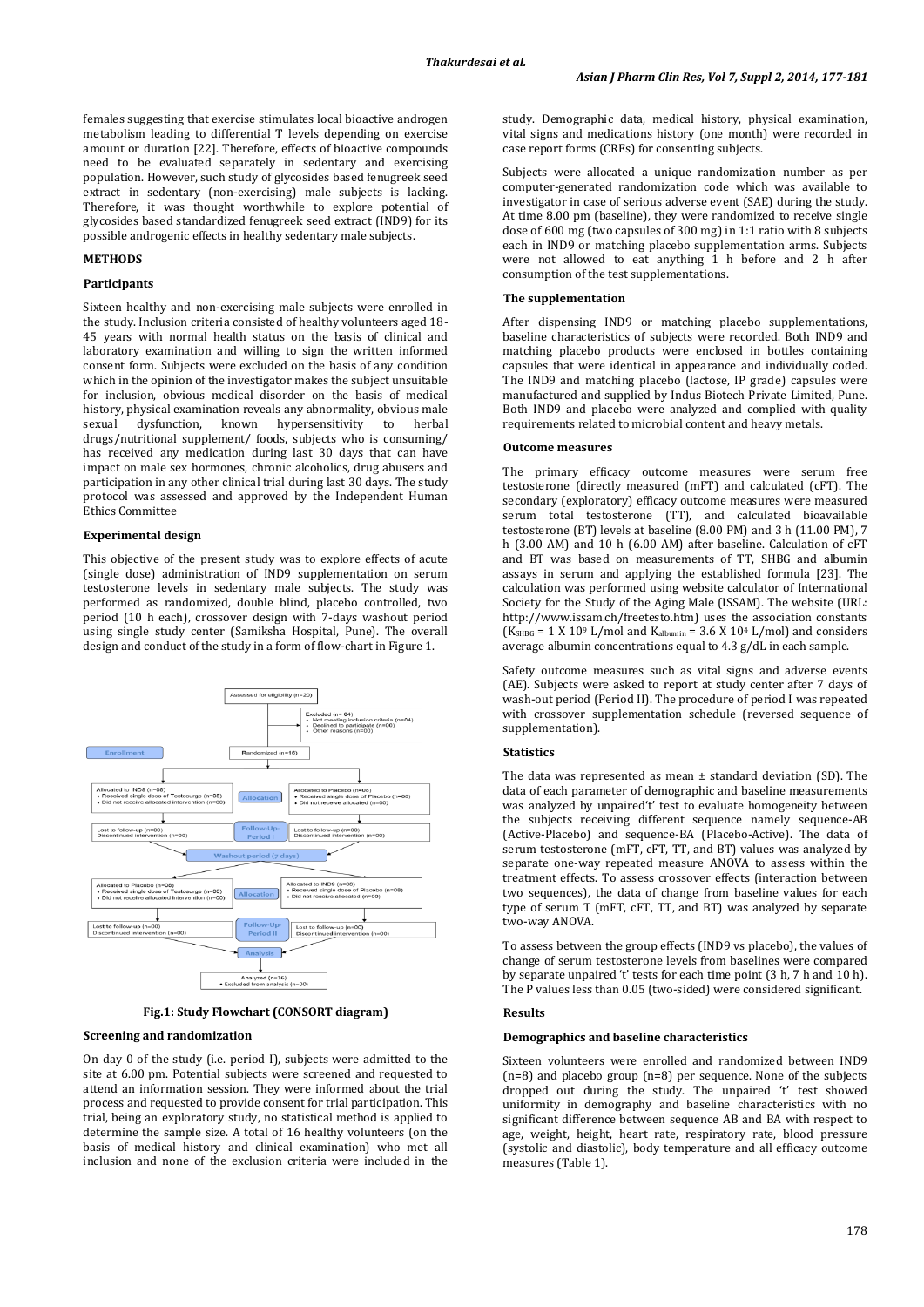| <b>Characteristics</b>          | Sequence AB (n=8)   | Sequence BA (n=8)   | P value |  |
|---------------------------------|---------------------|---------------------|---------|--|
| Age (yrs)                       | $24.50 \pm 5.63$    | $27.62 \pm 4.40$    | 0.237   |  |
| Weight (kg)                     | $63.59 \pm 8.05$    | $66.75 \pm 8.18$    | 0.449   |  |
| Height (cm)                     | $169.11 \pm 6.58$   | $164.75 \pm 9.35$   | 0.299   |  |
| Heart Rate (bpm)                | $77.00 \pm 1.51$    | $76.25 \pm 1.67$    | 0.362   |  |
| Respiratory rate (per min)      | $17.00 \pm 0.76$    | $17.63 \pm 0.74$    | 0.118   |  |
| Systolic Blood pressure (mmHg)  | $113.75 \pm 5.18$   | $115.00 \pm 9.26$   | 0.744   |  |
| Diastolic blood pressure (mmHg) | $73.75 \pm 5.18$    | $75.00 \pm 9.26$    | 0.744   |  |
| Body temperature $(° F)$        | $97.75 \pm 0.46$    | $97.63 \pm 0.74$    | 0.693   |  |
| $mFT$ (pg/ml)                   | $11.59 \pm 2.07$    | $13.83 \pm 6.46$    | 0.365   |  |
| $cFT$ (pg/ml)                   | $8.28 \pm 1.95$     | $8.99 \pm 3.69$     | 0.639   |  |
| $TT$ (ng/ml)                    | $466.48 \pm 133.08$ | $435.70 \pm 191.77$ | 0.715   |  |
| BT(ng/ml)                       | $202.88 \pm 45.45$  | $228.38 \pm 98.97$  | 0.519   |  |

The data was presented as mean ± standard deviation (SD) and analyzed by unpaired "t" test between the sequences. FT - Free testosterone, TT -Total testosterone, BT - Bioavailable testosterone, mFT and cFT are serum free testosterone levels by direct measurement and calculated respectively.

## **Effect of treatments on serum testosterone levels (within the group)**

The data of serum T levels at baseline, 3 h, 7 h and 10 h for IND9 and placebo is presented in Table 2. Moreover, the statistical measures obtained from separate one-way repeated measure ANOVAs (F, df and p-value) of each of outcome measure for IND9 and placebo are presented in Table 2.

Significant within the group (time dependent) difference in mFT levels was found within placebo ( $F = 5.11$ ,  $df = 3$ ,  $p = 0.003$ ) or IND9 ( $F = 4.15$ ,  $df = 1.15$ 3, p = 0.010). Significant within the group (time dependent) difference in cFT levels was found within placebo (F = 2.9, df = 3, p = 0.042) or IND9 (F = 4.26, df = 3, p = 0.009). However, no significant within the group (time dependent) difference was found in TT levels within placebo (F = 2.58, df = 3,  $p = 0.062$ ) or IND9 (F = 2.14, df = 3,  $p = 0.104$ ). Significant within the group (time dependent) difference was found in BT levels within IND9 (F = 2.97, df = 3, p = 0.039) but not within placebo arm ( $F = 2.05$ , df = 3, p = 0.116).

**Table 2. Effect of treatments on serum testosterone levels (within the group effects)**

| <b>Parameters</b> | Treatment        | Time from intervention |                   |                   |                   |      | <b>Statistics</b> |         |
|-------------------|------------------|------------------------|-------------------|-------------------|-------------------|------|-------------------|---------|
|                   |                  | <b>Baseline</b>        | 3 h               | 7 h               | 10 <sub>h</sub>   |      | d.f.              | P-value |
| mFT               | Placebo          | $13.6 \pm 4.8$         | $9.1 \pm 2.6$     | $11.5 \pm 2.7$    | $13.2 \pm 3.8$    | 5.11 | 3                 | 0.003   |
| (pg/ml)           | IND <sub>9</sub> | $11.7 \pm 2.6$         | $9.2 \pm 2.3$     | $11.4 \pm 3.2$    | $13.5 \pm 5.0$    | 4.15 | -3                | 0.010   |
| cFT               | Placebo          | $8.4 \pm 3.0$          | $7.0 \pm 3.5$     | $9.3 \pm 2.1$     | $9.7 \pm 2.3$     | 2.9  | 3                 | 0.042   |
| (pg/ml)           | IND9             | $7.2 \pm 2.1$          | $7.0 \pm 2.4$     | $9.1 \pm 3.3$     | $9.9 \pm 2.8$     | 4.26 | - 3               | 0.009   |
| $TT$ (ng/ml)      | Placebo          | $473.6 \pm 185.3$      | $361.9 \pm 140.2$ | $467.5 \pm 133.7$ | $501.1 \pm 144.6$ | 2.58 | - 3               | 0.062   |
|                   | IND9             | $405.5 \pm 142.9$      | $386.9 \pm 149.3$ | $439.8 \pm 152.2$ | $519.0 \pm 189.3$ | 2.14 | - 3               | 0.104   |
| BT(ng/ml)         | Placebo          | $222.6 \pm 81.9$       | $180.8 \pm 96.8$  | $231.9 \pm 54.3$  | $242.1 \pm 59.7$  | 2.05 | -3                | 0.116   |
|                   | IND <sub>9</sub> | $184.5 \pm 49.6$       | $182.3 \pm 67.0$  | $218.6 \pm 86.1$  | $246.9 \pm 77.7$  | 2.97 |                   | 0.039   |

The data was presented as mean ± standard deviation (SD) and was analyzed by one way repeated measure ANOVA for each parameter (within the treatments). FT - Free testosterone, TT - Total testosterone, BT - Bioavailable testosterone, mFT and cFT are serum free testosterone levels by direct measurement and calculated respectively.



**Fig.2. Effects of treatments on change in levels from baseline (between the group effects). (A) mFT) (B) cFT) (C) TT and (D) BT. The data for each parameter was presented as mean ± SD and analyzed by unpaired "t" test (comparisons between the** 

**treatments at corrosponding time) \* P < 0.05 as compared to values of placebo group at corresponding time period. FT - Freetestosterone, TT - Total testosterone, BT - Bioavailable testosterone, mFT and cFT are serum free testosterone levels by direct measurement and calculated respectively.**

## **Effects of treatments on change in levels at 10 h from baseline (between the groups)**

The data of change from baseline values of serum testosterone levels is presented in Figure 2. Two-way ANOVA of change at 10 h from baseline data showed no significant interaction between the treatments and periods (crossover effect) for mFT (F = 1.386, df = 1, 31, p = 0.249), cFT (F = 0.132, df = 1, 31, p = 0.719), TT (F = 0.208, df  $= 1, 31, p = 0.652$  and BT (F = 0.068, df = 1, 31, p = 0.796). The unpaired 't' test was used to compare changes from baseline between IND9 and placebo.

The mFT levels in IND9 supplemented subjects showed increase of 1.79 (± 5.65) whereas in placebo supplemented subjects showed decrease of 0.46 (± 4.24) with no significant difference between treatments. Increase in cFT levels showed by IND9 supplemented subjects (2.68  $\pm$  2.14) were significantly (p = 0.038) higher than increase showed by placebo arm  $(1.22 \pm 1.62)$ . Increase in TT levels showed by IND9 supplemented subjects (113.55  $\pm$  109.85) were significantly ( $p = 0.018$ ) higher than increase showed by placebo arm (27.49  $\pm$  83.65). Similarly, significant (p = 0.025) increase was found in BT levels in IND9 supplemented subjects (62.43  $\pm$  56.78) as compared to increase showed by placebo supplemented subjects  $(19.5 \pm 45.66)$ .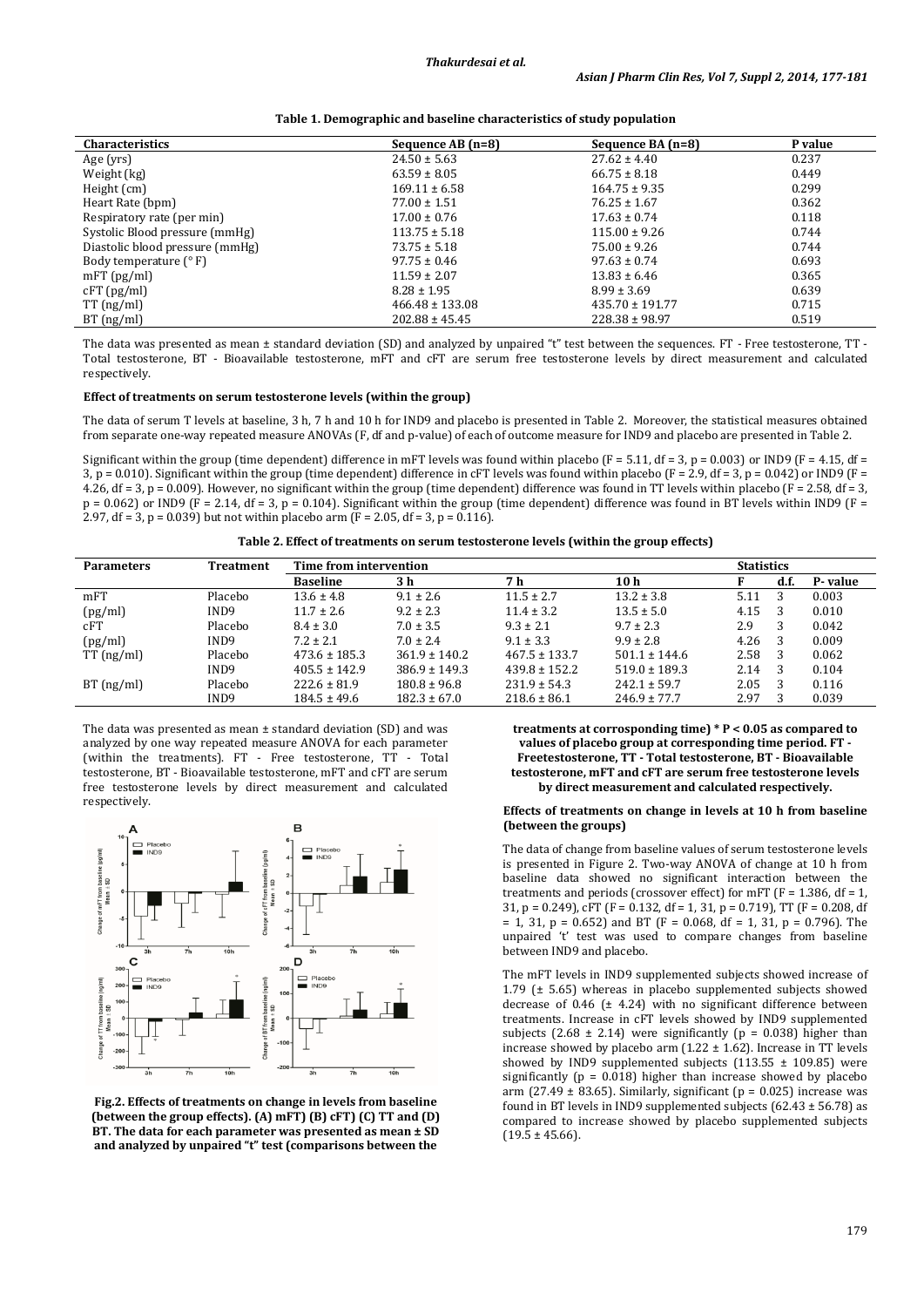# **SAFETY OUTCOME MEASURES**

The supplementation of IND9 and placebo was found to be safe and well tolerated without any AEs during the study.

## **DISCUSSION**

It is well recognized that circulating concentrations of testosterone in all forms (TT, BT and FT) are characterized by a diurnal rhythm, with highest levels in the morning and a nadir in the late afternoon [\[24\]](#page-4-6). Therefore, we have evaluated effects of acute administration of IND9 at 8.00 pm, when testosterone levels were at its nadir. The measurements were done during 10 h period with last measurement at 6.00 am (when testosterone levels were at the peak).

In the present study, significant increase in T levels (FT, TT and BT) on acute administration of IND9 supplementation as compared with placebo group was observed. There was no significant crossover effect (treatment X sequence effect) found which further substantiate efficacy of IND9 on testosterone levels.

It is important to confirm low T concentrations in men with an initial T level in the mildly hypogonadal range, because 30% of such patients may have a normal T level on repeat measurement [\[25\]](#page-4-7). Also, 15% of healthy young men may have a T level below the normal range in a 24-h period [\[26\]](#page-4-8). These variations make it difficult to draw conclusions based on direct T measurement alone. Therefore, FT levels were calculated based on reported method [\[23\]](#page-4-5). In the present study, acute administration of IND9 supplementation showed statistically significant increase in cFT but not in terms of mFT. These results are attributed to the large variations in mFT in healthy young men as reports earlier [\[26\]](#page-4-8).

Serum total T concentrations, representing the sum of unbound and protein-bound testosterone in circulation. Most of the T is bound to SHBG or albumin with only 0.5–3% of circulating T is unbound or "free" [\[27,](#page-4-9) [28\]](#page-4-10). The term BT refers to FT plus albumin-bound T. BT reflects the view that albumin-bound testosterone is readily dissociable and thus bioavailable. Calculated BT is the reported as the best marker for the androgen status in males [\[29\]](#page-4-11). Therefore, increased FT and BT levels by IND9 in the present study might be mediated through displacement of T from binding domains of SHBG thereby making it bioavailable. However, more studies will be needed for confirmation.

In the present study, single dose of IND9 capsule supplementation was found to increase BT as compared to placebo group. In the past, 8-week supplementation of fenugreek seed extracts showed to increase strength and body composition by increasing TT and BT with decreased serum estradiol levels in resistance-trained men [\[30\]](#page-4-12). These effects are purported to be medicated through increasing BT levels via blocking conversion of T to estrogen and dihydrotestosterone (DHT). Further, increased BT levels are suggested to be responsible for increased protein synthesis and strength. The results of present study provided additional support to androgenic activity profile of fenugreek seed extract in sedentary male.

Recently, hypogonadism was found to increase risk of CVD. On one hand, low T levels not only correlate significantly with CVD risk factors, CHD events and mortality independent of age [\[31\]](#page-4-13). On the other hand, lower T and SHBG levels are reported to have inverse relationship with markers of metabolic syndrome such as triglycerides, HDL-cholesterol and hypertension in young male population [\[32\]](#page-4-14). Furthermore, strong link between abnormal lipid profile and CVD risk is well established. In increased T levels shown in the present study suggest possible beneficial effects of IND9 in reducing CVD risk in aging males with hypogonadism. However, detailed study of IND9 in aging male will be required to evaluate this hypothesis.

The acute administration of IND9 was well tolerated and showed excellent safety profile with no adverse events during the study. Furthermore, all T levels were found to be within physiological limits.

## **CONCLUSION**

conclusion, acute administration of IND9 capsule supplementation showed promising androgenic activity with good safety profile in healthy sedentary male subjects.

#### **ACKNOWLEDGEMENTS**

Authors would like to acknowledge Mr. Sunil Bhaskaran, MD, Indus Biotech Private Limited, Pune, India for providing financial support.

## **CONFLICT OF INTEREST STATEMENT**

The authors declare that they have no conflict of interest.

# **REFERENCES**

- <span id="page-3-0"></span>1. Morales A, Schulman CC, Tostain J, F CWW. Testosterone Deficiency Syndrome (TDS) needs to be named appropriately- the importance of accurate terminology. Eur Urol. 2006;50(3):407-9.
- <span id="page-3-1"></span>2. Bhasin S, Matsumoto AM. Patient information page from The Hormone Foundation. Patient guide to testosterone therapy in adult men with androgen deficiency syndromes. J Clin Endocrinol Metab. 2010;95(6):3085-7.
- <span id="page-3-2"></span>3. Harman J, Ward M. The role of nutritional therapy in the treatment of equine Cushing's syndrome and laminitis. Altern Med Rev. 2001;6 Suppl:S4-16.
- <span id="page-3-3"></span>4. Yeap BB, Almeida OP, Hyde Z, Norman PE, Chubb SA, Jamrozik K, et al. In men older than 70 years, total testosterone remains stable while free testosterone declines with age. The Health in Men Study. Eur J Endocrinol. 2007;156(5):585-94.
- <span id="page-3-4"></span>5. Marberger M, Roehrborn CG, Marks LS, Wilson T, Rittmaster RS. Relationship among serum testosterone, sexual function, and response to treatment in men receiving dutasteride for benign prostatic hyperplasia. J Clin Endocrinol Metab. 2006;91(4):1323-8.
- <span id="page-3-5"></span>6. Esposito K, Giugliano D. Obesity, the metabolic syndrome, and sexual dysfunction. Int J Impot Res. 2005;17(5):391-8.
- Mulhall J, Teloken P, Brock G, Kim E. Obesity, dyslipidemias and erectile dysfunction: a report of a subcommittee of the sexual medicine society of North America. J Sex Med. 2006;3(5):778- 86.
- 8. Corona G, Mannucci E, Forti G, Maggi M. Hypogonadism, ED, metabolic syndrome and obesity: a pathological link supporting cardiovascular diseases. Int J Androl. 2009;32(6):587-98.
- <span id="page-3-6"></span>9. World Health Organization. WHO monographs on selected medicinal plants. Geneva: World Health Organization; 2007.
- <span id="page-3-7"></span>10. Ikeuchi M, Yamaguchi K, Koyama T, Sono Y, Yazawa K. Effects of fenugreek seeds *(Trigonella foenum greaecum*) extract on endurance capacity in mice. J Nutr Sci Vitaminol (Tokyo). 2006;52(4):287-92.
- <span id="page-3-8"></span>11. Basch E, Ulbricht C, Kuo G, Szapary P, Smith M. Therapeutic applications of fenugreek. Altern Med Rev. 2003;8(1):20-7.
- <span id="page-3-9"></span>12. Thompson Coon JS, Ernst E. Herbs for serum cholesterol reduction: a systematic view. J Fam Pract. 2003;52(6):468-78.
- <span id="page-3-10"></span>13. Poole C, Bushey B, Foster C, Campbell B, Willoughby D, Kreider R, et al. The effects of a commercially available botanical supplement on strength, body composition, power output, and hormonal profiles in resistance-trained males. J Int Soc Sports Nutr. 2010;7:34.
- <span id="page-3-11"></span>14. Wilborn C, Taylor L, Poole C, Foster C, Willoughby D, Kreider R. Effects of a purported aromatase and 5alpha-reductase inhibitor on hormone profiles in college-age men. Int J Sport Nutr Exerc Metab. 2010;20(6):457-65.
- <span id="page-3-12"></span>15. Rao AV, Gurfinkel DM. The bioactivity of saponins: triterpenoid and steroidal glycosides. Drug Metabol Drug Interact. 2000;17(1-4):211-35.
- <span id="page-3-13"></span>16. Michael HN, Salib JY, Eskander EF. Bioactivity of Diosmetin Glycosides Isolated from the Epicarp of Date Fruits, Phoenix dactylifera, on the Biochemical Profile of Alloxan Diabetic Male Rats. Phytother Res. 2012.
- <span id="page-3-14"></span>17. Aswar U, Bodhankar SL, Mohan V, Thakurdesai PA. Effect of furostanol glycosides from *Trigonella foenum-graecum* on the